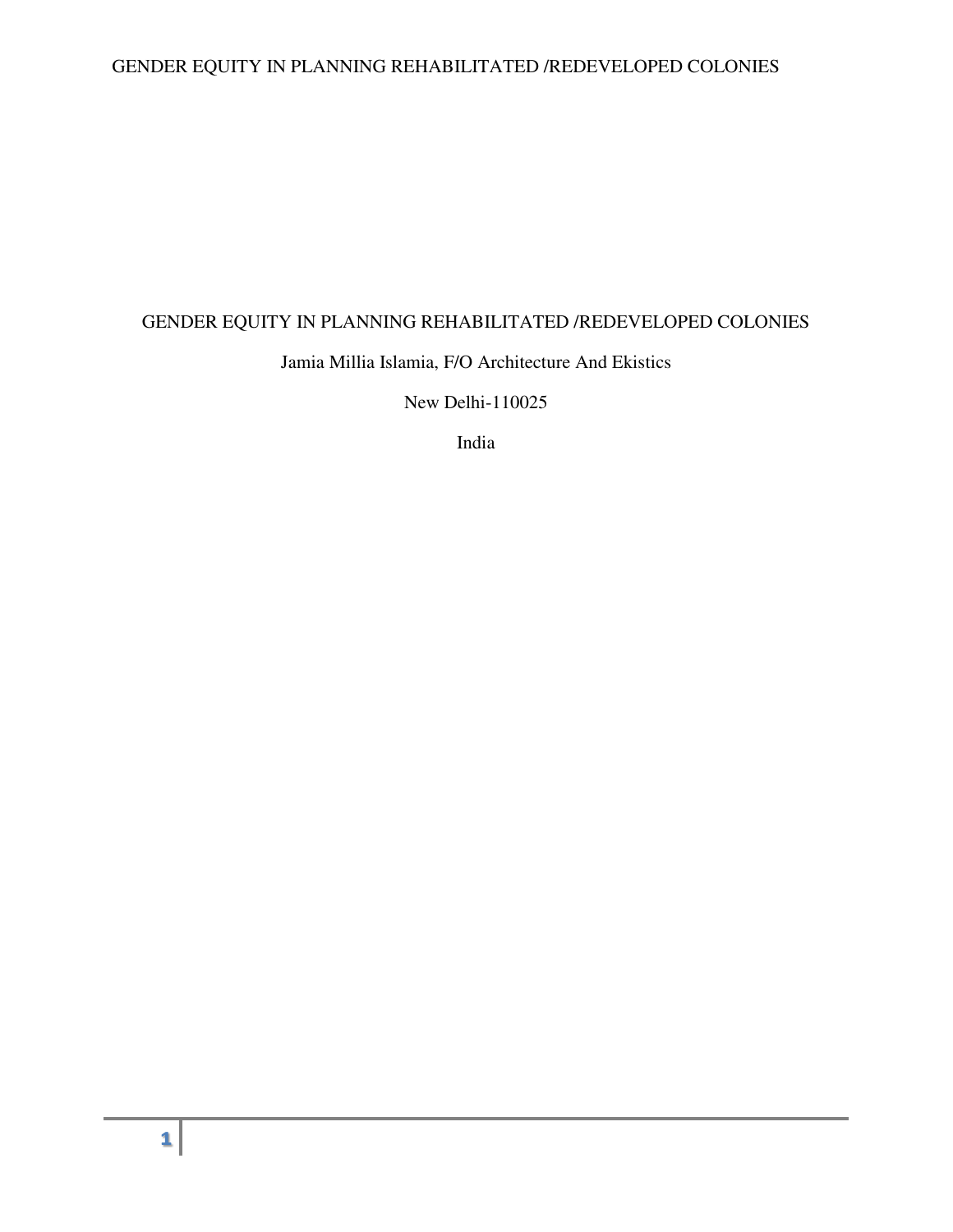## **ABSTRACT:**

Gender sensitive planning starts with the needs of people in communities. If policies to improve and enhance places are to address gender inequality, they must also take into account the issues and needs of both men and women. The design of places and spaces needs to reflect the sociocultural needs of women as well as men,girls as well as boys.Existing policies and programmes need to be scrutinized to see how they can be adapted to become more gender aware and bring about genuine gender equality. The paper presented below is therefore an attempt to understand design considerations,plans, policies and programmes to promote gender equality in redeveloped and disaster struck colonies

#### **KEYWORDS:**

Gender-sensitive, Sex-disaggregation of data, Women's empowerment, Gender mainstreaming, Gender impact assessment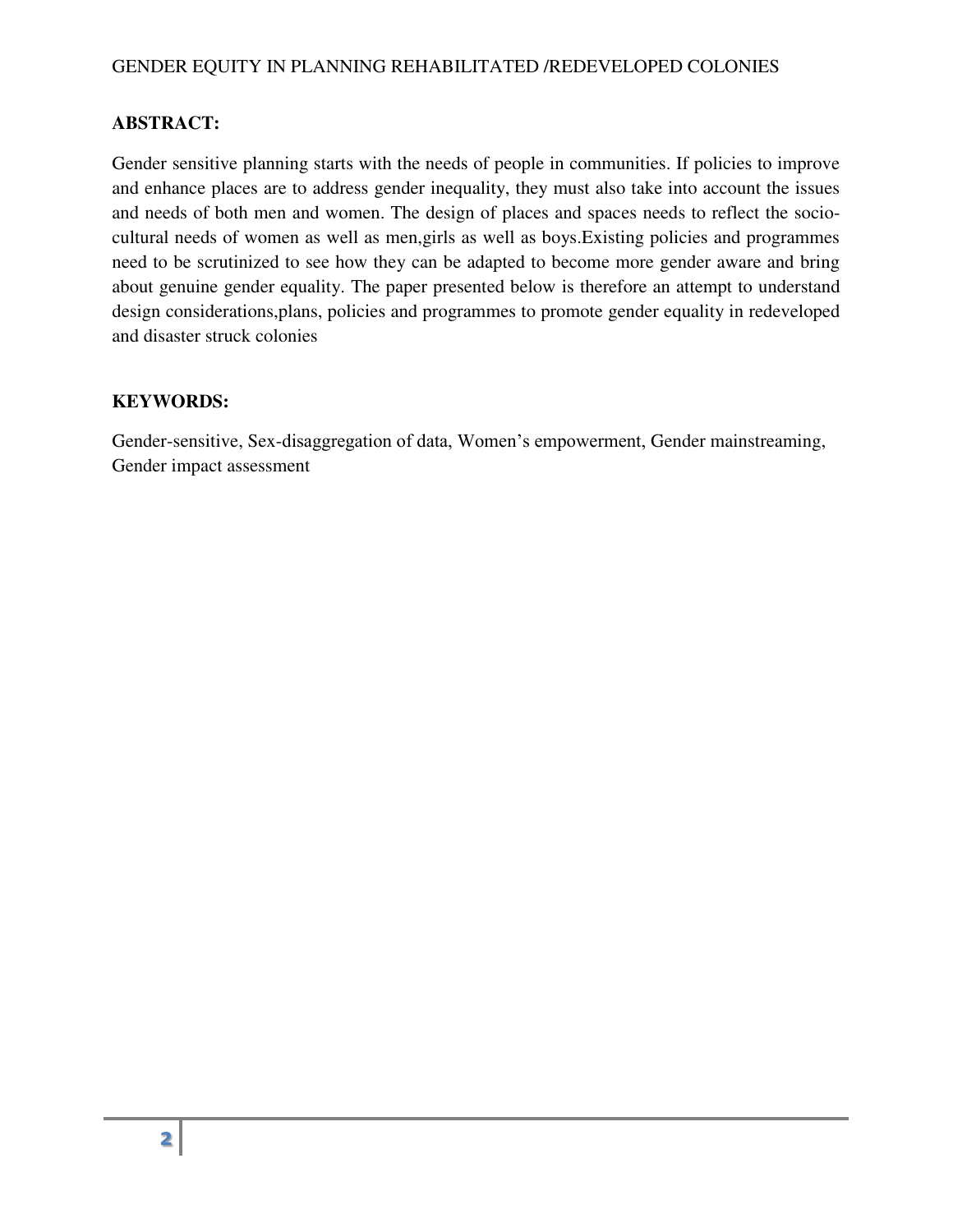## INTRODUCTION:

It was once said, and very rightly by Helen Clark *"Any serious shift towards more sustainable societies has to include gender equality".* Urban planning affects the sustainability, accessibility, usability, design and quality of places. Since the way women and men live their lives differs, urban planning may well deepen inequalities if gender differences are not recognised and taken into account in plans and projects. And since gender cuts across other equality groupings such as disability, age and religion, a need exists to ensure that planning addresses diverse groups of women and men.

## **AIM:**

To understand design considerations,plans, policies and programmes to promote gender equality in redeveloped and disaster struck areas colonies.

## **OBJECTIVES:**

- To integrate gender perspectives in a renewed approach to design human settlements and infrastructure development of any urban/rural setting.
- To acknowledge the key principles for gender based planning in rehabilitated/redeveloped colonies that can be perceived as helpful to women, children,government,developers and practitioners.
- To formulate and strengthen policies and practices to promote the full and equal participation by women in in municipal decision making by ensuring necessary provisions for an equitable distribution of power and authority.
- To accord every opportunity for full access and participation by women

### **SCOPE:**

- To understand the importance of gender in the process of planning rehabilitated colonies(housing typology, street design and street activities, recreational areas,religious points etc).
- To do a gender sensitive analysis and gender impact assessment to recognise and make visible the unremunerated work of women and conscious effort made by them to improve the living condition of their ghetto.
- Study the role of NGO's and other state agencies to accord every opportunity for full access and participation by women in municipal decision making .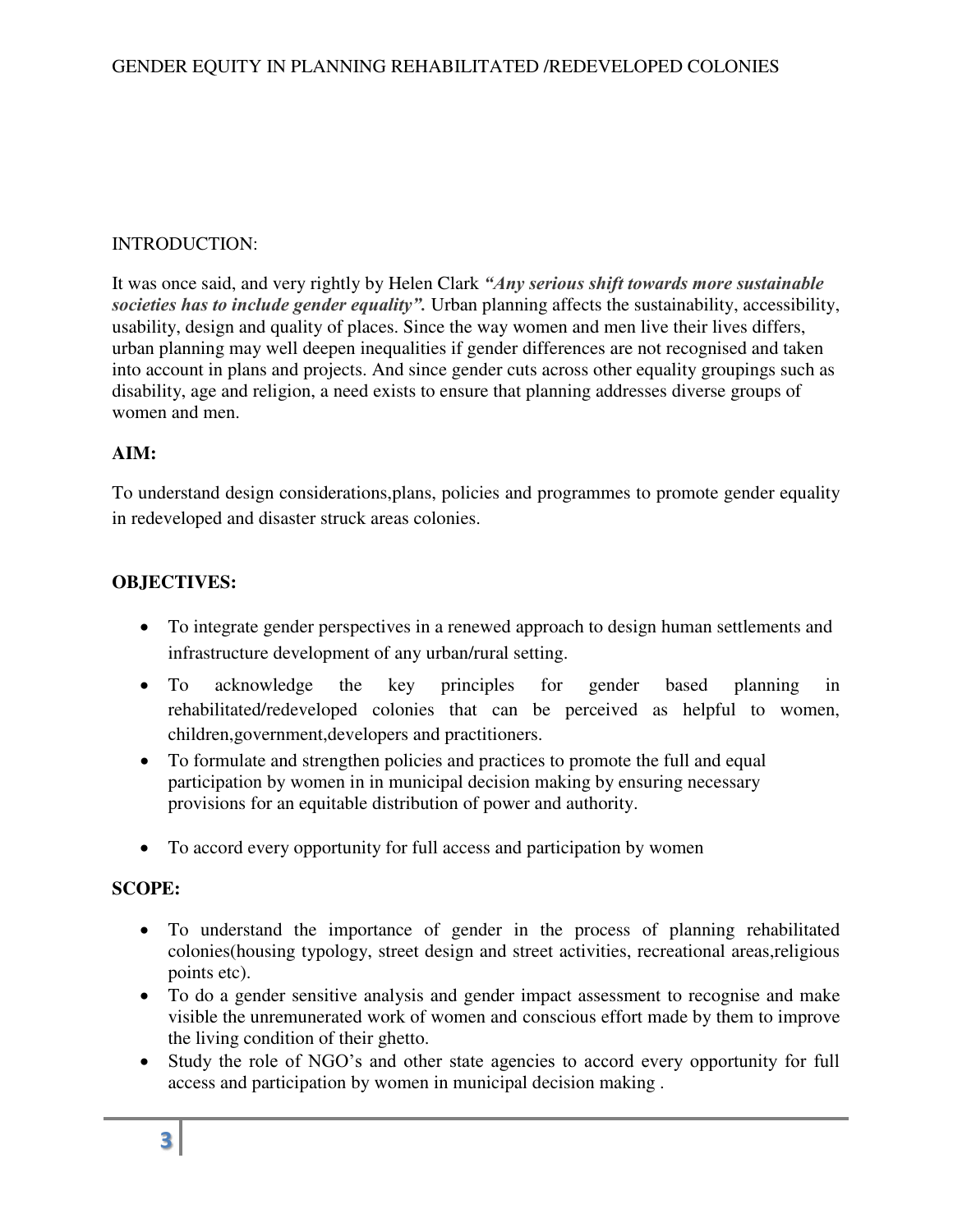- To examine the number of female headed households in these colonies and then analyse if they shoulder the burden of poverty other than other households.
- To underline the gap between policy and practice in these colonies that enhance gender inequality.
- Study of the impact of culture and traditions resulting in a barrier to enhance women's productivity, growth and income in a society.

# **LIMITATIONS:**

• The research doesn't include broad spectrum of general literature on women rights theory and practices.

# **THE DIFFERENT NEEDS OF WOMEN AND MEN**

Having outlined the international commitment to gender equality, this section goes on to examine the different needs of women and men in relation to employment, livelihoods,

land and housing, social and physical infrastructure and everyday life. It is important for planners to keep asking how proposed plans and projects will alleviate gender inequality

and disadvantage and promote equity. Significant global variations in inequality and disadvantage exist, not only between men and women, but among different groups

of each. This examination is not exhaustive. Instead, Sex-disaggregation of data in this report draws on research to provide snapshots of situations in developing and developed countries.

## **EMPLOYMENT**

The regeneration of existing settlements and the creation of new settlements provide opportunities for gender to be considered early on with no added costs and considerable benefits. By treating everyone the same and assuming that the position and needs of women and men are similar, plans may unwittingly reinforce inequalities. The employment status of men and women varies greatly around the world. Women are more likely to earn less than men for doing the same type of work and are less likely to have a regular income or salaried position than men<sup>1</sup>.

According to a report by The Hindu updated on May 18, 2016 00:15 IST 'Amid a raging debate over gender pay gap globally, a new report shows the figure for India stands as high as 27 per cent, where men earned a median gross hourly salary of Rs. 288.68, while women earned Rs, 207.85 per hour'.Women continue to be under-represented in areas such as public sector governance and the built environment professions, and over-represented in areas such as service industry employment and unpaid roles in family businesses.

Analysis of global employment data shows that women are more likely than men to find employment in the informal sector.Women represent a higher share of vulnerable workers in every region and are more at risk of experiencing vulnerable employment situations. Women in the informal sector are often self-employed home-based workers or street traders. They also work in many other high-risk sectors, for example as waste-pickers, porters or construction

l 1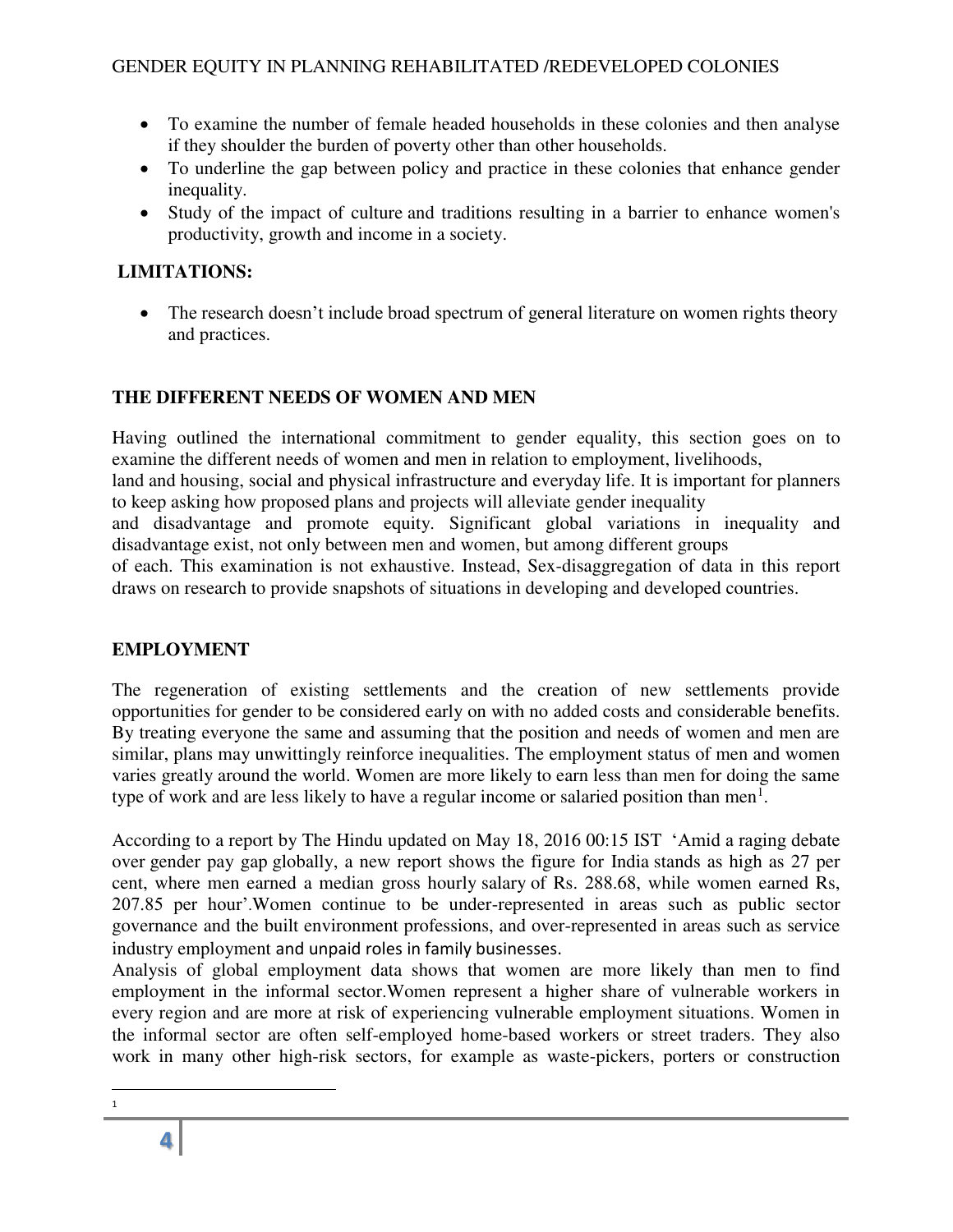### GENDER EQUITY IN PLANNING REHABILITATED /REDEVELOPED COLONIES

workers. Informal employment poses a number of risks for women and children in developing countries. In Caribbean countries and India, women street vendors are regularly harassed by police who question their legal status. Women earn very low incomes, often much less than their male counterparts. In informal settlements, without cooperative childcare networks, lack of available childcare means that children are often left at home alone or go with their mothers to work and are exposed to hazardous situations. Lack of available water, sanitation and shelter while working also pose significant threats to some women, particularly travelling vendors. WORLD<br>ECONOMI

Global average, annual earnings



Gender differences also exist in paid and unpaid work. Women are more likely than men to act as the main caregivers in households, looking after children and elderly, ill or disabled family members, as well as undertaking the majority of other domestic duties. The way the burden of unpaid care work is distributed across different individuals has important implications for people's well-being and needs to be understood in the context of different countries. As primary caregivers, women are responsible for ensuring children go to school and accessing medical treatment for family members, which can pose an extra burden in countries with high rates of communicable diseases and poor access to facilities. A study undertaken in Cordoba, Argentina, for example, found that women spend nearly three times more time on domestic tasks than men. Although men and women spent about the same amount of time working, women's contributions went unpaid and unrecognised because household tasks were considered their traditional role. The impact of all these issues on the location of facilities and services and the design of cities and urban/rural areas needs to be understood in the context of different places.

### **LIVELIHOODS**

The ability to create a livelihood is affected not only by lack of income, but also by exclusion in the form of inadequate transport systems, lack of access to services, health care and education, limited political voice, and poor-quality housing and infrastructure. Inequalities in access to education for girls result in women accounting for two-thirds of adults who are unable to read or write.

Urban planners, working with government officials, land owners, developers and other officials, can create plans that set aside land for the household production of food and ensure that it is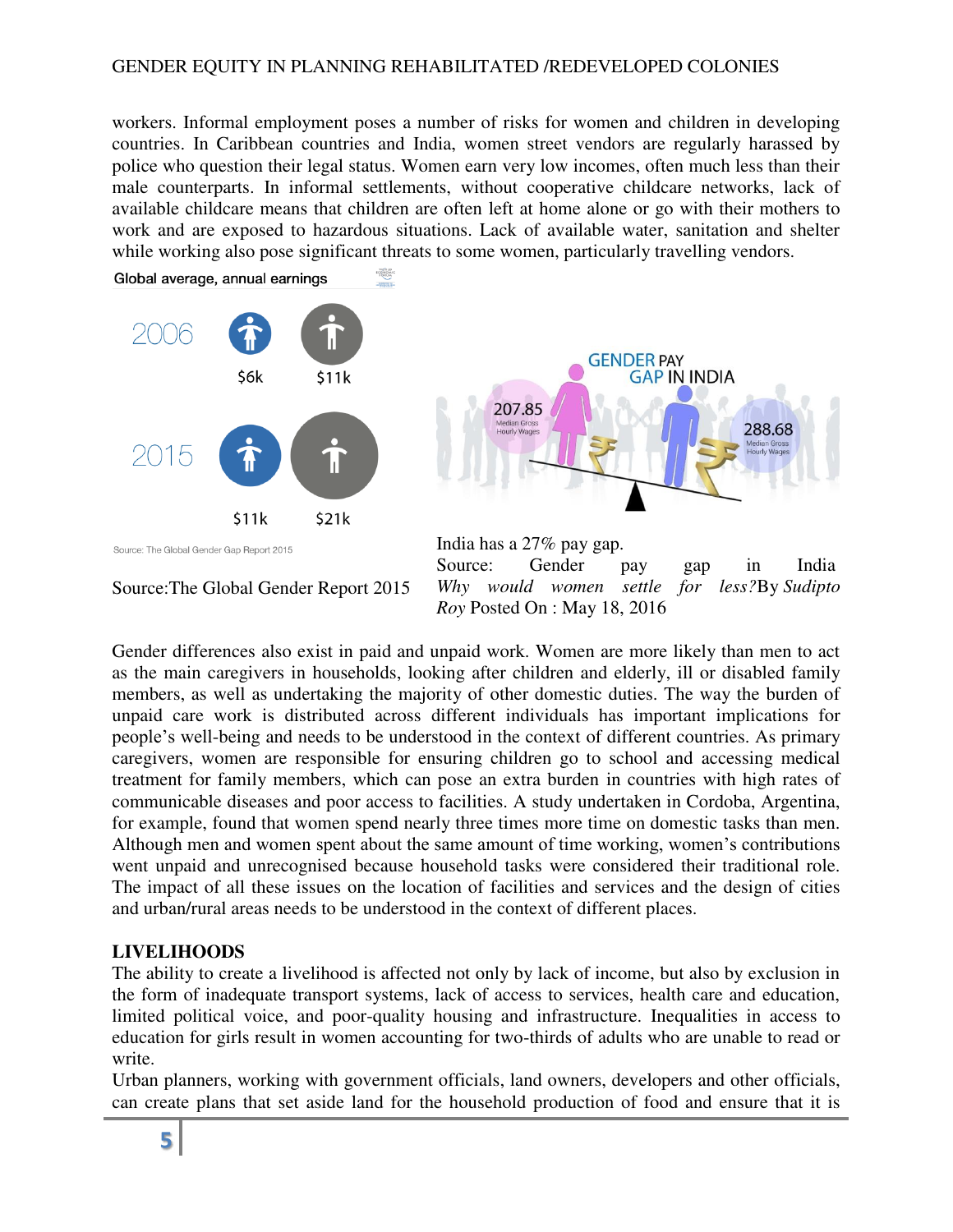serviced with water and appropriate transport networks. Good planning and community development can ensure that women in informal sectors are able to take their produce to a safe place for sale or exchange. Research shows that female-headed households are more likely to shoulder the burden of poverty than other households.In both developed and developing countries, women-headed households are increasingly common, although the causes vary. Reliance on one income makes these households extremely vulnerable. Domestic work, selfemployment and casual or part-time labour offer little legal protection or security. If this income is lost, household members in some places may turn to prostitution, credit debt or illegal work to make ends meet.

Rural poverty often leads to urban migration, and rural-to urban migrants often end up living in informal settlements.The need to earn livelihood may create a desire among some rural residents to live in or close to cities, where jobs are more plentiful, though living conditions can be worse than in poor rural areas. Poor urban living conditions, including a lack of clean and affordable water, poor sanitation, inadequate housing and overcrowding, all compromise the health of

slum dwellers. Women, children, elderly and disabled people are all particularly vulnerable to these factors. Added to this, poor health leads to an inability to earn a living, and since women are often less likely than men to access healthcare for lack of financial resources, this highlights the relevance of urban/rural planning in attempting to change government and cultural attitudes that will lead to an improvement in the built environment and improve access to health facilities. Here planners can work with health providers to identify and zone land where appropriate in anticipation of needs.

#### **LAND AND HOUSING**

Secure tenure and equal property rights are critical issues for women, and these depend in large part on their ability to own land and housing. In patriarchal societies, women can be excluded from the purchase of property, inheritance and decisions about land and property resources. The death of a spouse can make women subject to eviction by relatives—a practice common throughout India and Africa. Many countries have limited legal protection for women's property rights, and where it does exist it is not always acted upon, owing to weak enforcement and acquiescence to patriarchal power.

In some cultures, a woman's right to property is related to her ability to fulfil cultural and religious expectations.Women who are divorced, single or in same-sex relationships can experience discrimination in accessing land and housing. For example, customary practice in some countries dictates that women may still require a male signatory to purchase a house.61 Accessing land and housing ownership is also difficult for women when they live in poverty, have unstable employment situations, are subject to an unregulated property market, suffer from domestic violence or encounter other barriers. The right to adequate housing is an integral part of women's human rights. Housing issues and barriers are experienced differently by men and women, especially affordability and access, location, quality and design, homelessness, emergency housing and eviction. A lack of adequate housing and security of tenure has been shown to make women more vulnerable to violence. Housing is inextricably linked to safety, income generation and health, and it provides a safe place for cultural andreligious practices. Increasing women's property rights and addressing financial limitations is a key tool in fighting poverty and improving women's access to housing. When women have access to affordable, adequate housing, their households tend to be more stable, leading to increased children's attendance rates at school.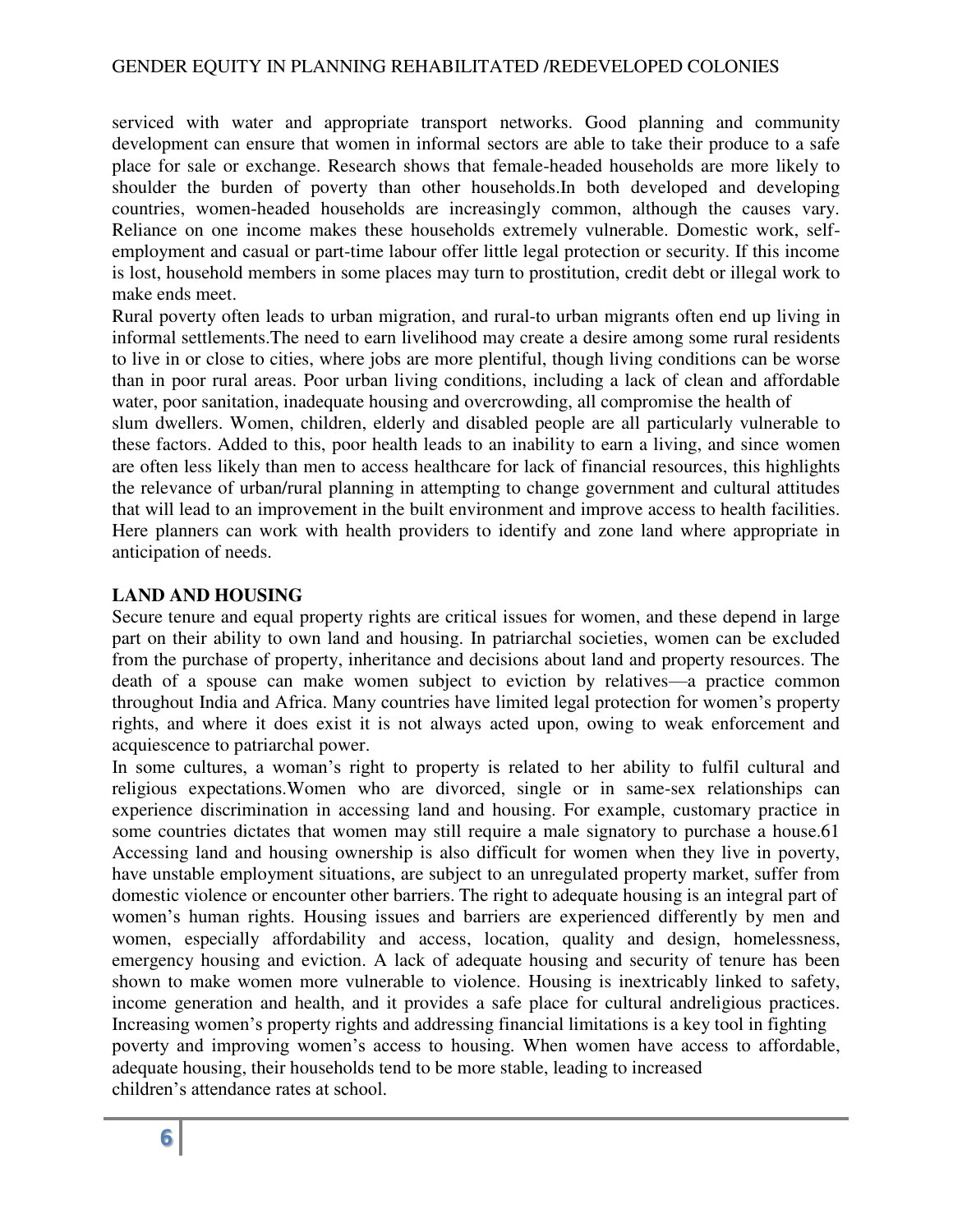The experiences of homelessness differ between men and women. Based on research in India, it was found that proportionally, more men than women live on the streets. There are a growing number of street children in many places, the majority of whom are boys aged 10 to 14. Women are more likely to experience *'hidden homelessness'* than men. There is more impetus for women to put up with unsafe or unhealthy living conditions in order to avoid losing children to government officials and to protect them from further poverty and distress. Alternatives are needed for those affected by domestic violence, the majority of whom are still women and children.

The provision of *emergency housing* is often inadequately planned for, thereby inadvertently increasing forms of homelessness and violence against women.Emergency housing is a key concern in hazard planning related to climate change and in conflict situations. In post-disaster management situations, urban planning has a key role to play in ensuring the protection of

communities from future disasters. Urban planning can also play a role in achieving better rebuilding after disasters. Given that emergency relief camps often become longer-term settlements accommodating many thousands of people, better planning early on could help ensure better sanitation and the provision of services. Women and men need to be involved in these planning processes to ensure that their cultural needs are met. Women are more vulnerable to violence in temporary shelter. Where they do not own the homes destroyed, women are often excluded from the benefits of reconstruction and may have to live in temporary settlements for extended periods of time.

## **INFRASTRUCTURE**

Physical and social infrastructure is essential for communities to function properly.Transportation, water and sanitation, electricity, information technology and

other services are all aspects of physical infrastructure that not only shape the spatial structure of cities, but can also reinforce inequalities. Traditionally, physical infrastructure has been associated with mega projects, such as large-scale engineering projects and hightech

solutions. Too often, the way in which physical infrastructure is defined excludes consideration of the solutions with which women identify. Physical infrastructure needs to be more broadly defined to include appropriate sanitation for women and girls, as well as men and boys, and to take account of waste disposal and recycling of household rubbish. Facilities such as schools and hospitals are important components of social infrastructure. Both physical and social infrastructure need to be coordinated as part of the urban planning and development process to ensure all residents access to livelihoods and services. Planners need to work closely

with communities and representative groups working in these areas. Planning for social infrastructure has often lacked consideration of the specific needs of women, for example

childcare and day centres, shelters and refugees for women escaping violence. This has resulted from women having less say in the planning of municipal services and reflects a lack of equitable political and professional representation.

## **WATER AND SANITATION**

Lack of adequate sanitation and water facilities are two of the defining characteristics of urban slums; the other three relate to the durability and size of shelter and secure tenure.

Water scarcity and water quality for drinking, along with the treatment of wastewater and sanitation, are interrelated, and both sets of issues have gendered dimensions.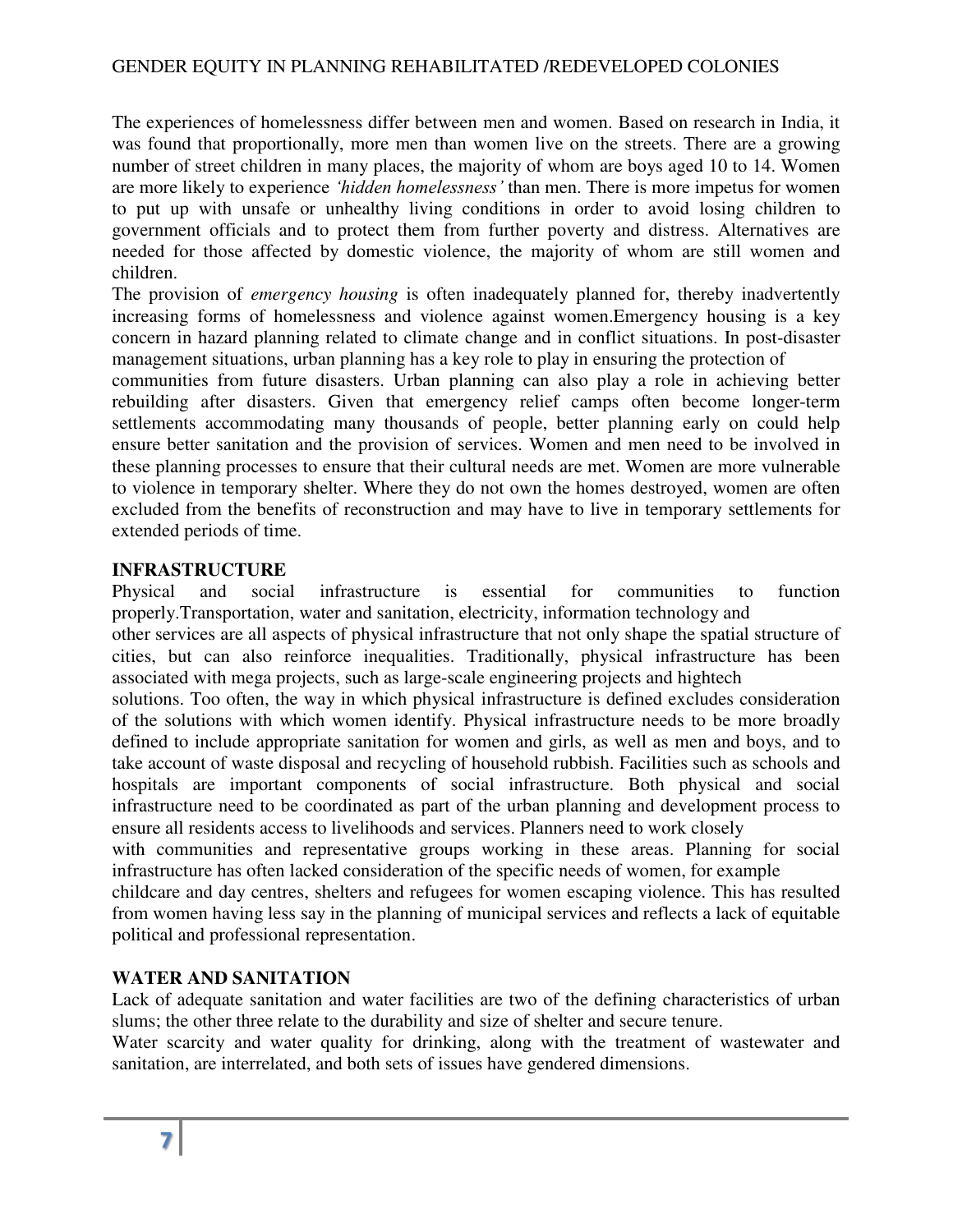### GENDER EQUITY IN PLANNING REHABILITATED /REDEVELOPED COLONIES

Cities rely on their rural hinterlands for resources such as water. Problems with water in rural areas often have an impact on urban areas. Over the past century, water use for drinking and urban agriculture has grown more than twice the rate of population growth. Although the number of urban residents living without access to improved drinking water is significantly less than for rural areas, the figure is increasing as urbanisation increases. Studies show that women still share the burden of collecting water. Women are more than twice as likely as men to collect water, while children are the main water collectors in 11 per cent of households .Issues of water scarcity will become more acute as a result of climate change and population growth. This in turn impacts the ability to deal with wastewater and sanitation.

In urban areas in developing countries, improved sanitation has failed to keep pace with population growth. Not only this, but where facilities have been provided they often fail

to take account of gender issues. Where slum upgrading programmes focus on the provision of communal toilets, issues of privacy often mean the facilities are not suitable for and accessible to women.

#### **WASTE DISPOSAL**

The physical and social infrastructure for waste disposal is often not considered part of infrastructure planning. Yet without it, cities can grind to a halt.

Resources for the provision of waste management and disposal management are particularly important for women in developing countries because they often take on the role of waste disposal. Yet, women are rarely involved in the design of waste disposal and recycling facilities.There is little provision for the social infrastructure to ensure that communities understand the health hazards associated with handling particular types of waste and the implications of this for the health of women and children. Planning for infrastructure is about equity of roles in the household. Where societies are marginalized to start with, women will experience multiple disadvantages .

#### **TRANSPORT**

A person's ability to access local facilities and employment depends on her mobility and the choices that are available.Transport infrastructure provides a network for movement, communication and exchange. It is only within the last decade that policy-makers and practitioners in developing countries have recognised gender differences in the way women and men travel. After walking, mass transit is the most common form of transport for women and men in much of the world. Women tend to use mass transit at off-peak times and make shorter trips at more varied times.Transport researchers Kunieda and Gautheire stated, 'Poor women and men do not travel less; they travel under more duress and in worse conditions' than higherincome residents.Studies around the world show that gender determines what form of

transport is used and the way users view transport, and that some universal concerns prevail. In some countries, owing to cultural or religious traditions, women are restricted from using public transport or bicycles.

Women have also been found to forgo the opportunity to work outside their neighbourhoods if transport fares and services are expensive and unreliable. Transport accounts for between 10 and 30 per cent of a household's total expenditure. Surveys in Delhi show that households spend 20- 25 per cent of daily earnings on transport. When 700,000 squatters resettled on the periphery of Delhi, male employment increased by 5 per cent,92 while female employment fell 27 per cent because their travel time increased threefold.